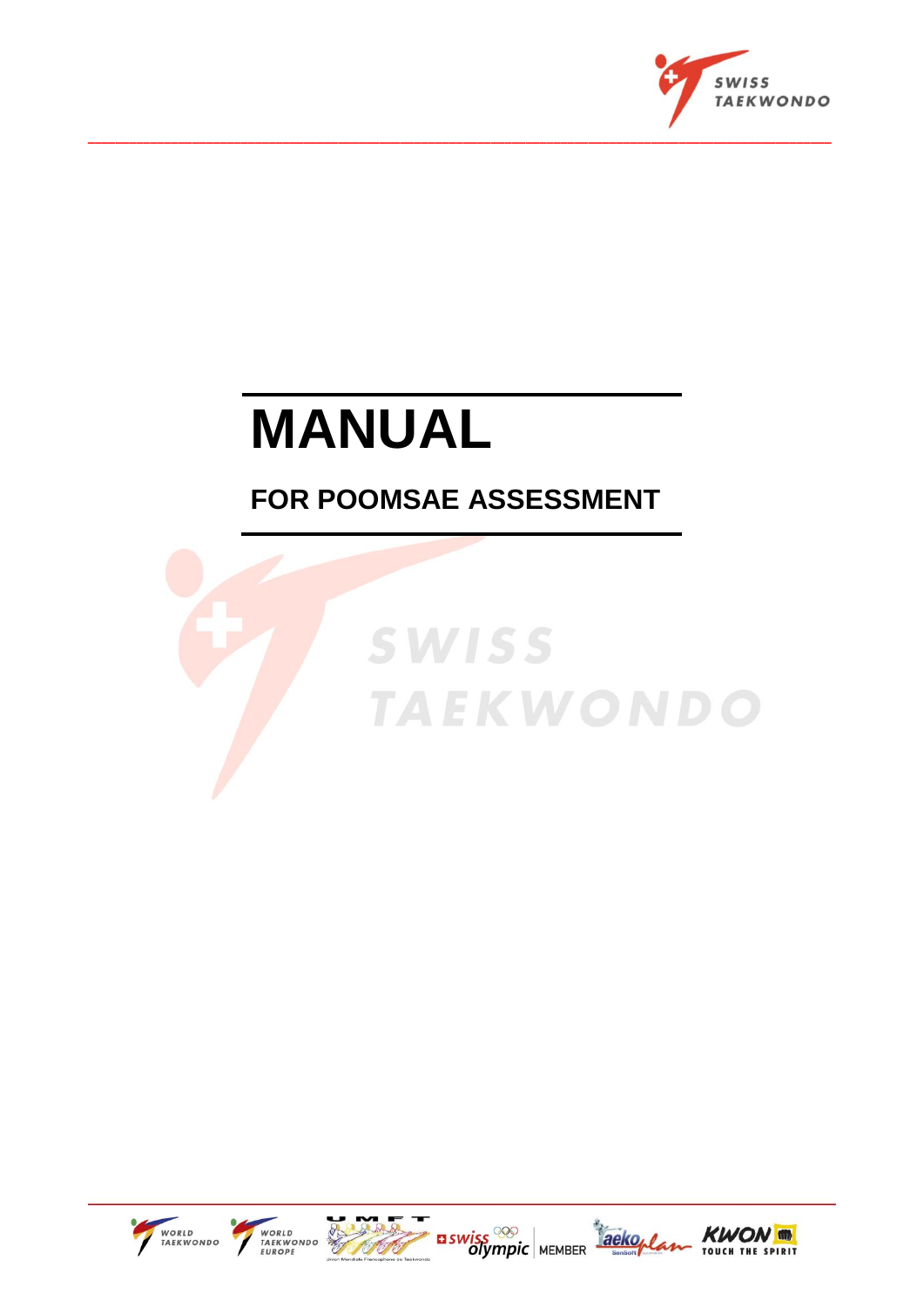

## **Contents**

| 1. Poomsae Assessment                        |
|----------------------------------------------|
|                                              |
| 1.1.1. Explanation of Mark for Technique3    |
|                                              |
|                                              |
| 1.2.1. Explanation of Mark for Presentation6 |
|                                              |
|                                              |
|                                              |
|                                              |
|                                              |
| E. Field Coordinator Hand Signals            |
| A E K W O N D                                |

**\_\_\_\_\_\_\_\_\_\_\_\_\_\_\_\_\_\_\_\_\_\_\_\_\_\_\_\_\_\_\_\_\_\_\_\_\_\_\_\_\_\_\_\_\_\_\_\_\_\_\_\_\_\_\_\_\_\_\_\_\_\_\_\_\_\_\_\_\_\_\_\_\_\_\_\_\_\_\_\_\_\_\_\_\_\_\_\_\_\_\_\_\_\_\_\_\_\_\_\_\_\_\_\_\_\_\_**



7





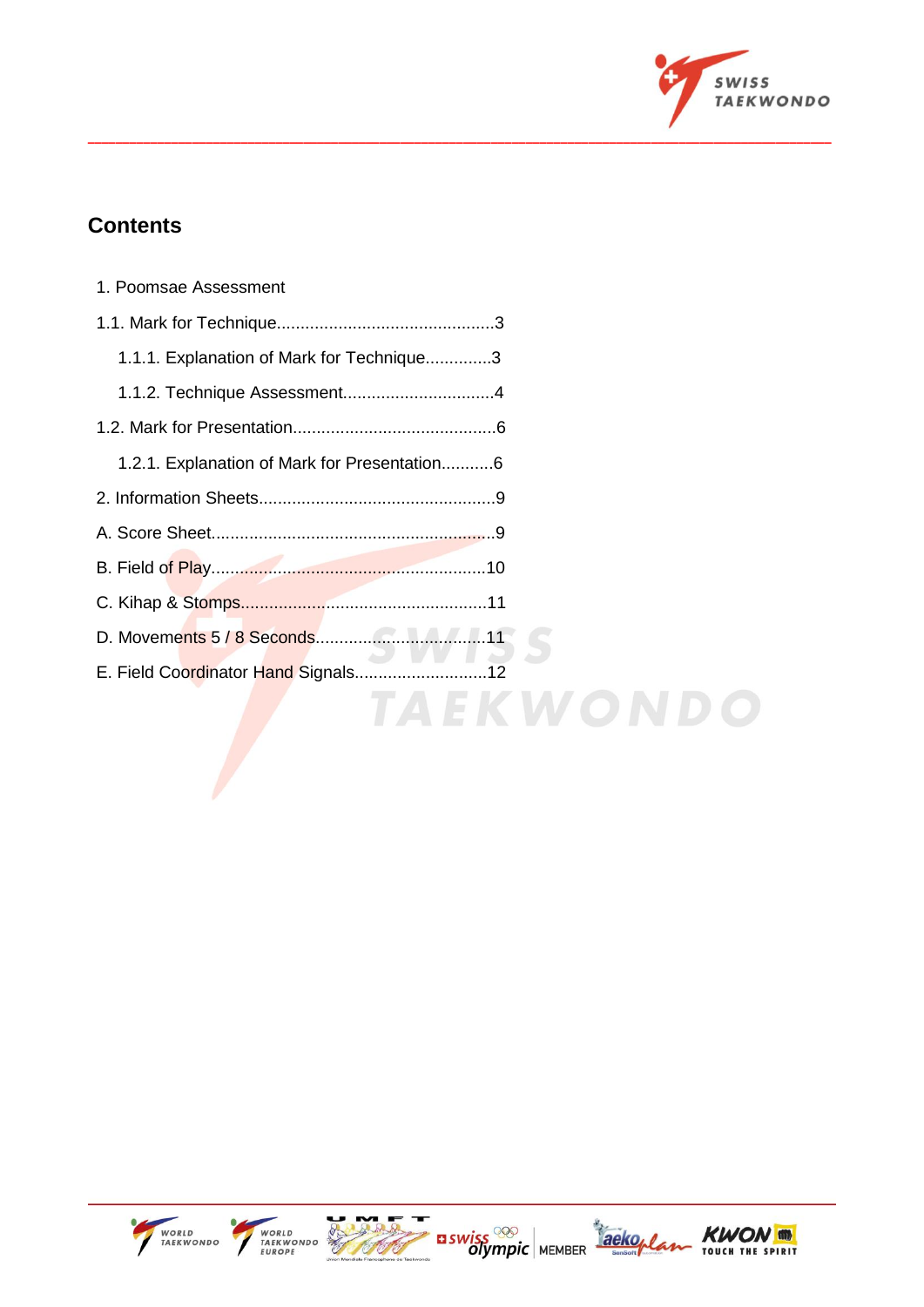

## **1. Marking a Poomsae**

A Poomsae assessment mark consists of a mark for technique and a mark for presentation and can be a maximum of 10.0 points. The maximum number of points for the technique mark is 4.0, and the maximum for the presentation mark is 6.0.

**\_\_\_\_\_\_\_\_\_\_\_\_\_\_\_\_\_\_\_\_\_\_\_\_\_\_\_\_\_\_\_\_\_\_\_\_\_\_\_\_\_\_\_\_\_\_\_\_\_\_\_\_\_\_\_\_\_\_\_\_\_\_\_\_\_\_\_\_\_\_\_\_\_\_\_\_\_\_\_\_\_\_\_\_\_\_\_\_\_\_\_\_\_\_\_\_\_\_\_\_\_\_\_\_\_\_\_**

The Poomsae is evaluated according to a negative grading system: the competitor has a total of 10.0 points before beginning the Poomsae (4.0 for technique and 6.0 for presentation). Points are deducted for errors or faults.

## **1.1 Mark for Technique**

Technique can be given a maximum of 4.0 points, and consists of 3 factors:

- 1. Accuracy of Basic Movements
- 2. Balance
- 3. Accuracy of Details of each Poomsae

#### **1.1.1 Explanation of Mark for Technique**

The explanations in headings 1.-3. refer to the guidelines in the "Kukkiwon Textbook" and "The Explanation of Official Taekwondo Poomsae", as well as the practical application within Poomsae competitions. **TAEKWON.** 

#### *1. Accuracy of basic movements*

- Sequence of movements
	- o The techniques of each Poomsae must be performed in the exact sequence specified
		- Moving in the correct direction
		- Starting and finishing in the same place (exceptions: Poomsae 10, 14)

**EL SWISS<sup>OOO</sup>** MEMBER

aeko,

- Correct techniques
	- o Accuracy of the movements / movement coordination
	- o Executing the sequence of movements without errors

#### *2. Balance*

- Precise execution of stances and techniques
	- o No wobbling or signs of uncertainty
- General balance
	- $\circ$  Certainty and stability
		- Smooth and calm (particularly for one-legged stances)
		- No retrospective corrections
	- o Upper body position
		- No leaning back

WORLD<br>TAEKWONDO

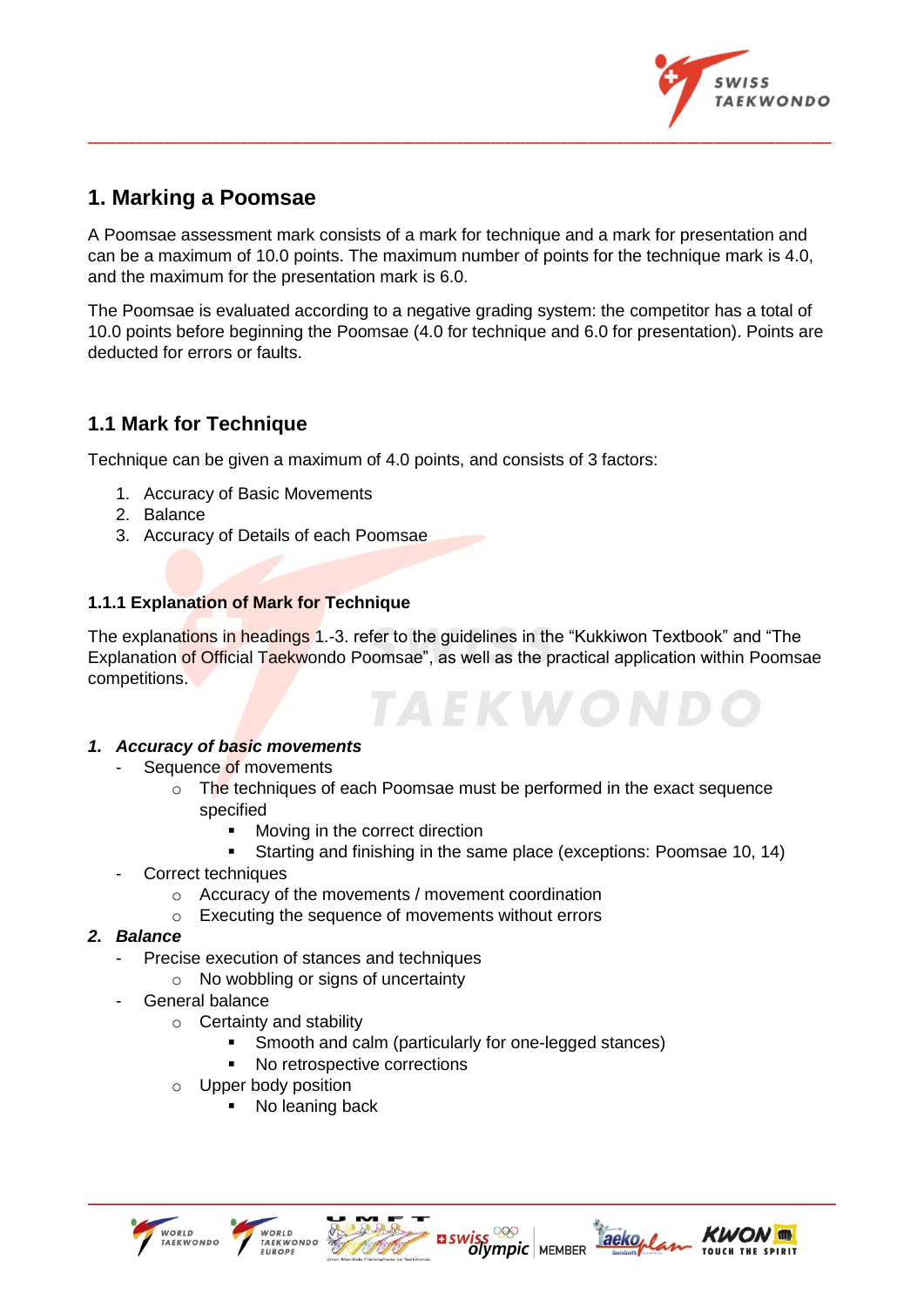

#### *3. Accuracy of details of each Poomsae*

- Stance / positions
	- o Length of step exact
	- o Different stances distinguishable
	- o No sliding
	- o No retrospective corrections
	- Execution of a hand technique
		- o Precise and clear
		- o Complete from start to finish
		- o Technique visually distinguishable
		- $\circ$  Correct and clearly recognisable height of offensive techniques (low-section, midsection, high-section)
		- $\circ$  Offensive techniques start from the inside, defensive techniques start from the outside
- Execution of a foot technique
	- o Foot techniques at the defined and required height
	- o Clear snap at the end of the technique (power at the end of the technique)

**\_\_\_\_\_\_\_\_\_\_\_\_\_\_\_\_\_\_\_\_\_\_\_\_\_\_\_\_\_\_\_\_\_\_\_\_\_\_\_\_\_\_\_\_\_\_\_\_\_\_\_\_\_\_\_\_\_\_\_\_\_\_\_\_\_\_\_\_\_\_\_\_\_\_\_\_\_\_\_\_\_\_\_\_\_\_\_\_\_\_\_\_\_\_\_\_\_\_\_\_\_\_\_\_\_\_\_**

- Kihap
	- o At least 1x in every Poomsae
	- o At the right time

#### **1.1.2 Technique Assessment**

In a Poomsae competition, the Poomsae is evaluated according to a negative grading system. The competitor has a total of 4.0 points before starting their Poomsae. Either 0.1 or 0.3 points are deducted for each error. The technique mark cannot be negative.

**SWISS** 

#### *Deduction of 0.1 points*

Every small deviation from the correct techniques (stances, hand and foot techniques) according to "The Explanation of Official Taekwondo Poomsae II" leads to a deduction of 0.1 points for the technique mark.

#### *Illustrative examples:*

- Raising the heel for ap / dollyo / yop chagi
- Uncontrolled hand movement at the belt
- Turning and making stances on the heels

Not holding both hands in front of the body for ap chagi









aeko,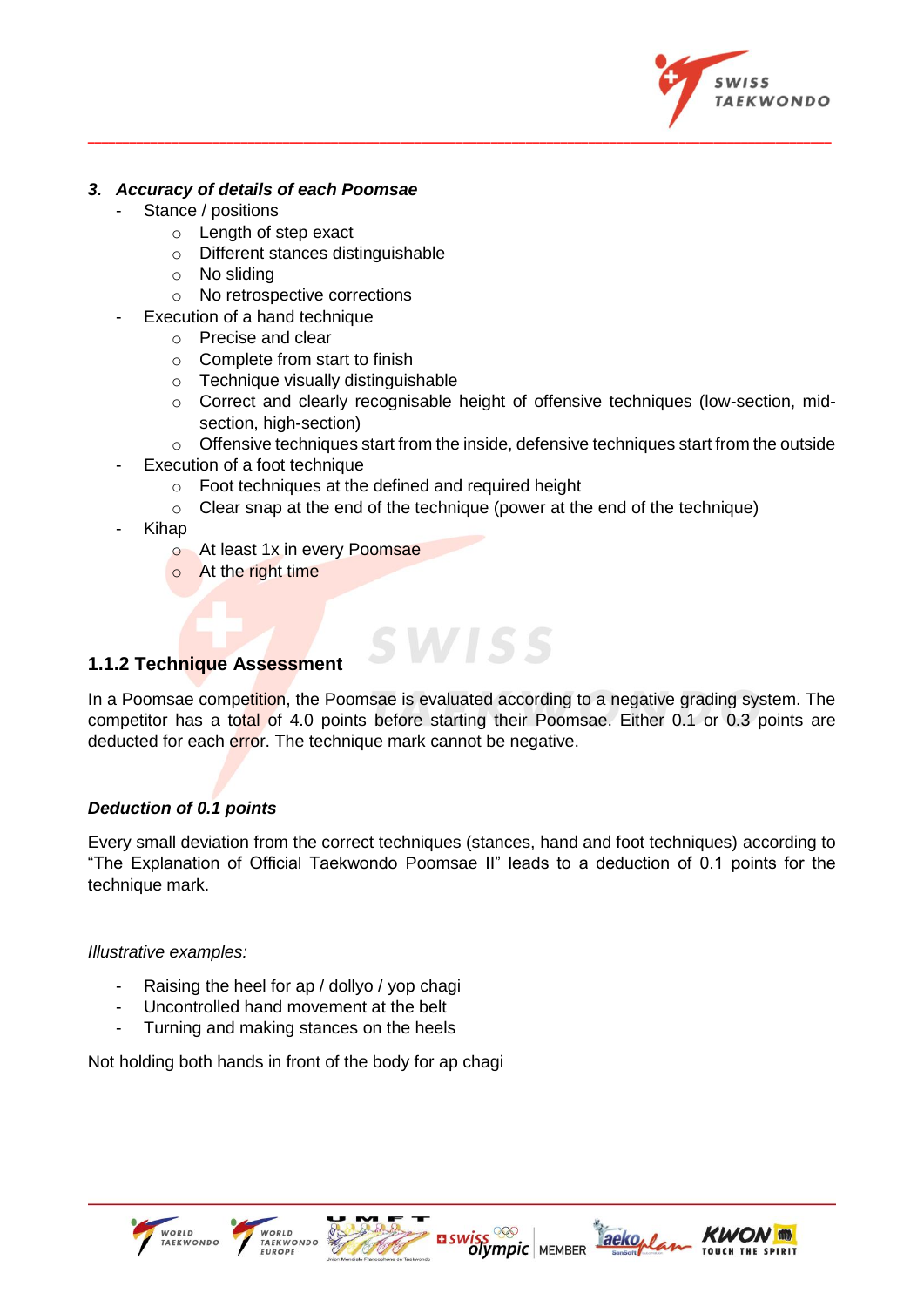

#### *Deduction of 0.3 points*

Every serious deviation from the correct techniques (stances, hand and foot techniques) according to "The Explanation of Official Taekwondo Poomsae II" leads to a deduction of 0.3 points for the technique mark.

**\_\_\_\_\_\_\_\_\_\_\_\_\_\_\_\_\_\_\_\_\_\_\_\_\_\_\_\_\_\_\_\_\_\_\_\_\_\_\_\_\_\_\_\_\_\_\_\_\_\_\_\_\_\_\_\_\_\_\_\_\_\_\_\_\_\_\_\_\_\_\_\_\_\_\_\_\_\_\_\_\_\_\_\_\_\_\_\_\_\_\_\_\_\_\_\_\_\_\_\_\_\_\_\_\_\_\_**

#### *Illustrative examples:*

- Incorrect techniques / mistakes in the Poomsae
	- o Performing olgul makki instead of arae makki
	- o Performing dwit kubi instead of ap kubi
- Kihap and breathing
	- o No kihap
	- o Kihap in the wrong place
	- o Loud breathing sounds from the competitor during the Poomsae
- Sequence of movements
	- $\circ$  Temporary stop (>3 seconds) during the Poomsae (competitor forgot the next movement)
	- $\circ$  End position is not the same as the start position (except for Poomsae 10, 14)
	- o Leaving the competition area
	- o Poomsae lasts less than 30 seconds
	- o Poomsae lasts more than 90 seconds
	- Not looking in the direction of motion, the attack or the block
		- $\circ$  Clear turn of the head and looking left when punching
		- o Looking backwards when performing yop chagi
- Complete loss of balance

Putting down second foot when performing haktari sogi

#### **1.2 Mark for Presentation**

.<br>WORLD<br>TAEKWONDO

Presentation can be given a maximum of 6.0 points, and consists of 3 factors:

- 1. Speed & Power (max. 2.0 points)
- 2. Strength/Speed/Rhythm (max. 2.0 points)
- 3. Expression of Energy (max. 2.0 points)

#### **1.2.1 Explanation of Mark for Presentation**

In contrast to the technique mark, points are not deducted from the presentation mark for small or serious mistakes during the Poomsae. Instead, points are deducted on the basis of weaknesses in the overall performance of the Poomsae in parts 1.-3. of the mark. The "key points" for the respective Poomsae may be very helpful for the assessment.

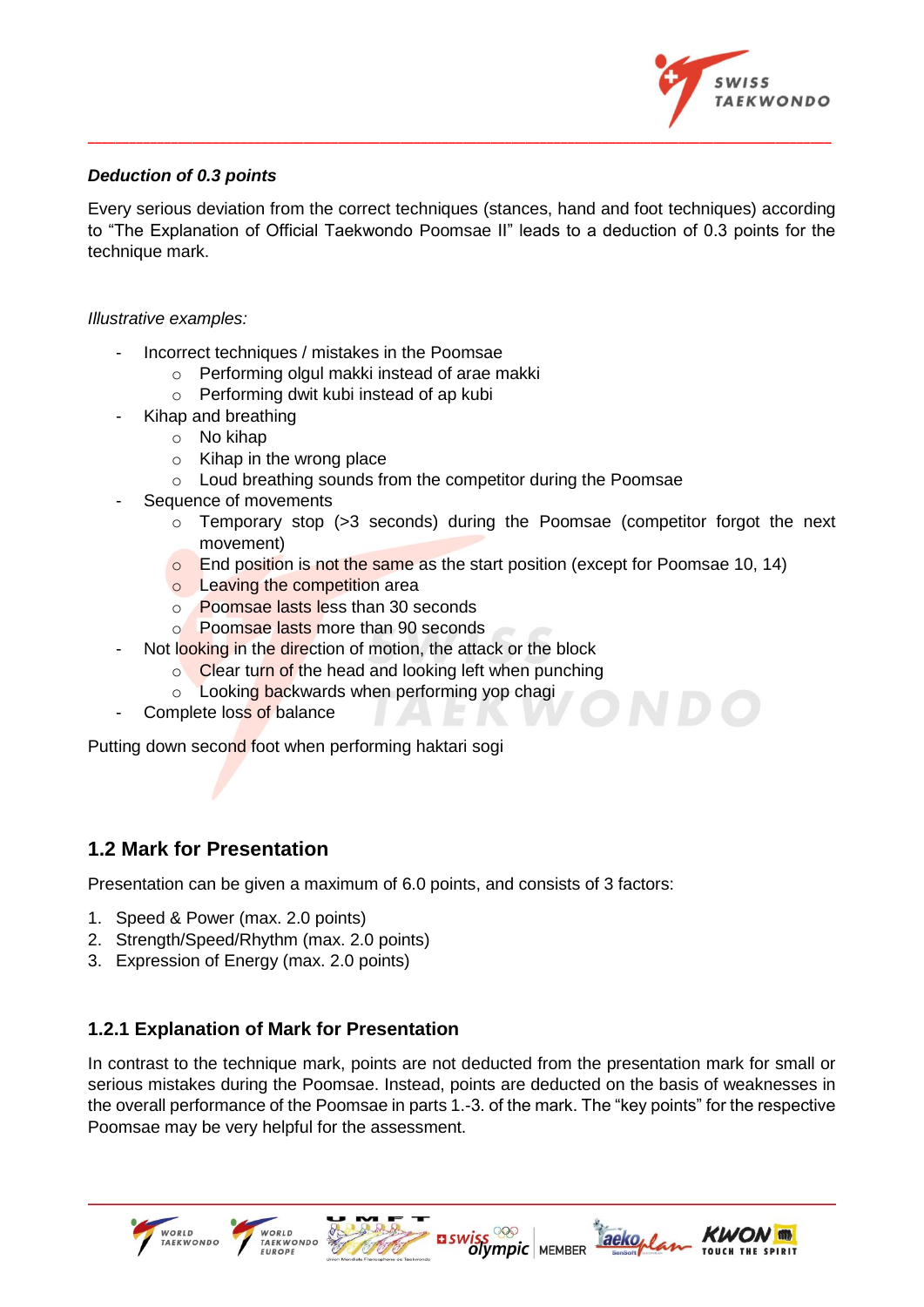

#### **1. Speed & Power (max. 2 points)**

A maximum of 2.0 points can be given out for this part of the mark. The harmony of the techniques carried out is assessed here in terms of speed, power and balance. The focus of the assessment here is the interplay between the soft start, continuous acceleration, and a hard end without any shaking at the end of a technique that critically influences the aesthetic of the Poomsae.

**\_\_\_\_\_\_\_\_\_\_\_\_\_\_\_\_\_\_\_\_\_\_\_\_\_\_\_\_\_\_\_\_\_\_\_\_\_\_\_\_\_\_\_\_\_\_\_\_\_\_\_\_\_\_\_\_\_\_\_\_\_\_\_\_\_\_\_\_\_\_\_\_\_\_\_\_\_\_\_\_\_\_\_\_\_\_\_\_\_\_\_\_\_\_\_\_\_\_\_\_\_\_\_\_\_\_\_**

*The following points are assessed:*

- Do the techniques performed match the defined attributes of the techniques in the Poomsae?
- Are the techniques performed at the defined speed?
- Do the techniques performed have a soft, untensed start and a hard, powerful end?
- Are the techniques performed fast, powerful, explosive?
- Do the techniques performed have maximum power at the end?
- For slow techniques (5-8 seconds): are the performed techniques powerful and graceful?

#### *Specific characteristics of a Poomsae performance leading to points deductions:*

Too much power is used at the start of the technique, so maximum acceleration cannot be achieved.

Points should be deducted if the energy from a technique is used to strengthen the following technique

**A E K W O N** 

#### **2. Strength/Speed/Rhythm (max. 2 points)**

A maximum of 2.0 points can be given out for this part of the mark. The harmonisation of the rhythm, speed and power at the end of the techniques performed are all assessed. In comparison with point a. (Speed & Power), the focus of the assessment here is on the way in which the techniques are put together. The following points are assessed:

- Do the individual techniques flow, and is there any hesitation?
- Is the start of every technique performed soft and the end hard?
- Is the rhythm even and error-free?
- Is the transition from one technique to another smooth?
- Do the speed, strength, and rhythm stay at a constant level?

*Specific characteristics of a Poomsae performance leading to points deductions:*

- Muscle tension too high at the start of a technique ("cramp") resulting in no harmonious rhythm
- Stiffening of the (upper) body

WORLD<br>TAEKWONDO

Strength and speed of a technique constant between the start and end (lack of dynamics).

**EL SWISS<sup>OOO</sup>** MEMBER

aeko, /

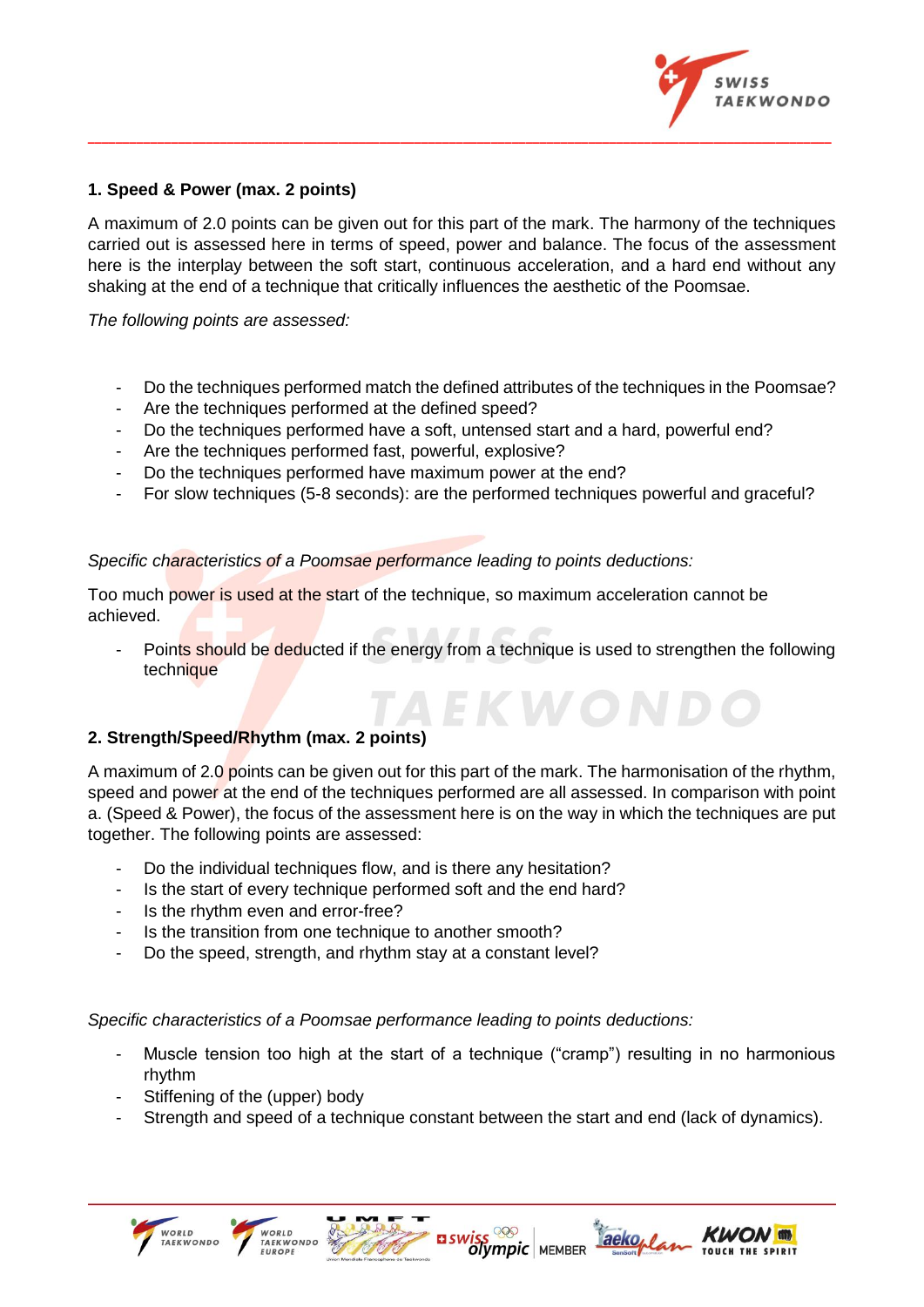

#### **3. Expression of Energy (max. 2 points)**

A maximum of 2.0 points can be given out for this part of the mark. The general impression of the competitor and their techniques are assessed here. The focus of the assessment is on the size of movements and the athlete's appearance (concentration, body tension, self-confidence, dignity). The assessment starts from the competitor's entrance into the competition area. The following points are assessed:

**SWISS** 

**TAEKWONDO** 

**\_\_\_\_\_\_\_\_\_\_\_\_\_\_\_\_\_\_\_\_\_\_\_\_\_\_\_\_\_\_\_\_\_\_\_\_\_\_\_\_\_\_\_\_\_\_\_\_\_\_\_\_\_\_\_\_\_\_\_\_\_\_\_\_\_\_\_\_\_\_\_\_\_\_\_\_\_\_\_\_\_\_\_\_\_\_\_\_\_\_\_\_\_\_\_\_\_\_\_\_\_\_\_\_\_\_\_**

- Are the performed techniques big in size?
- Is the competitor focussed?
- Is the competitor confident when they enter the competition area?
- Does the competitor take risks and overcome them?

#### *Specific characteristics of a Poomsae performance leading to points deductions:*

- Lifeless techniques/movements
- Low level or no size to the techniques
- Poomsae performed in a monotonous rhythm
- Weak kihap
- Visible shortcomings: belt tied incorrectly, dobok dirty, etc.









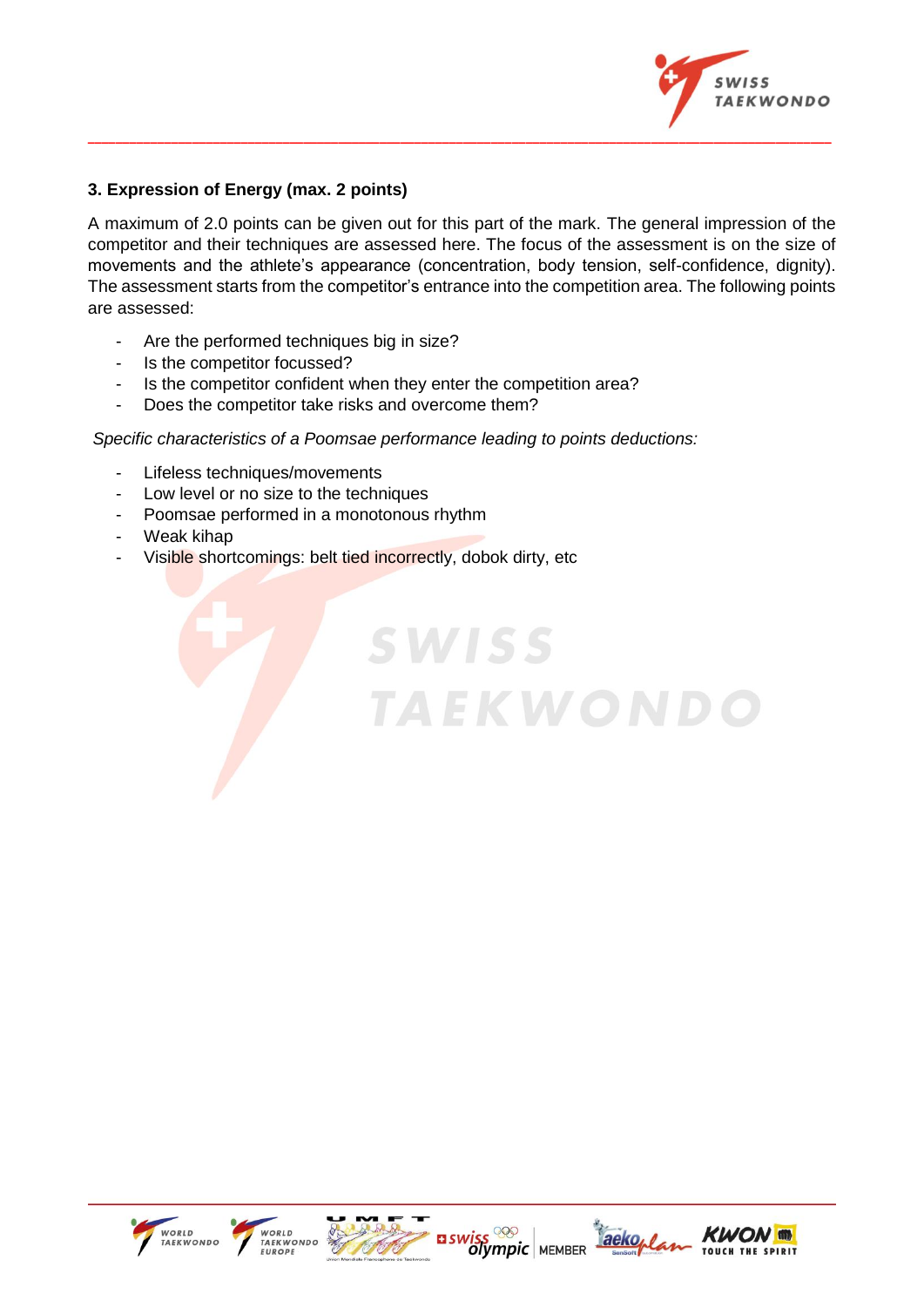

## 2. Information Sheets

## 2.A Score Sheet

#### 2.A Score Sheet





WORLD<br>TAEKWONDO<br>EUROPE

7



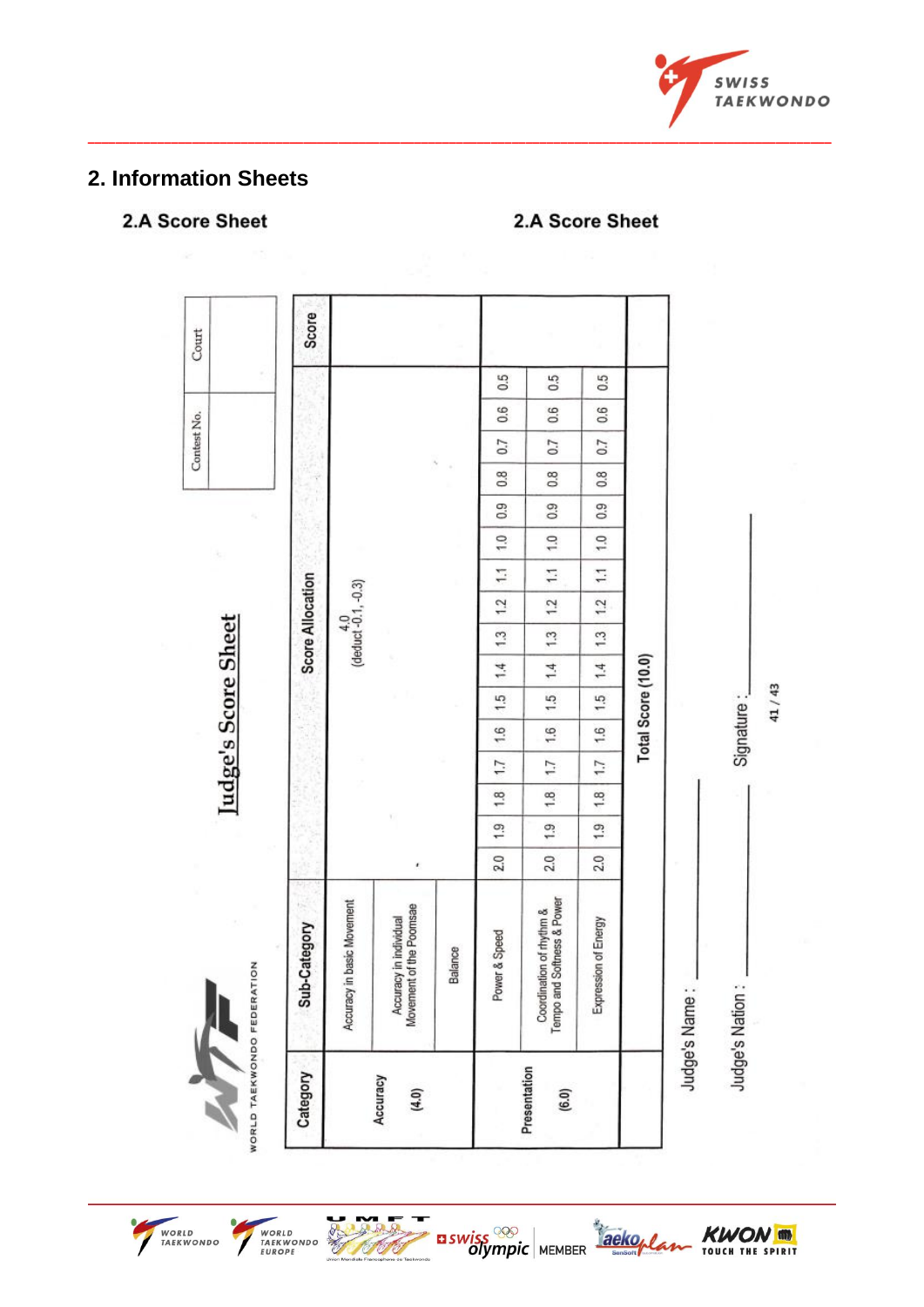

## **2. Information Sheets**



**\_\_\_\_\_\_\_\_\_\_\_\_\_\_\_\_\_\_\_\_\_\_\_\_\_\_\_\_\_\_\_\_\_\_\_\_\_\_\_\_\_\_\_\_\_\_\_\_\_\_\_\_\_\_\_\_\_\_\_\_\_\_\_\_\_\_\_\_\_\_\_\_\_\_\_\_\_\_\_\_\_\_\_\_\_\_\_\_\_\_\_\_\_\_\_\_\_\_\_\_\_\_\_\_\_\_\_**

## **Legend:**

| $J1-J6$ :        | Judges                                       |
|------------------|----------------------------------------------|
| Ref:             | Referee                                      |
| FC:              | Field Coordinator                            |
| S:               | Start point for the competitors              |
| Standby<br>Area: | Waiting area for the competitors and coaches |
| Cam:             | Camera for recording video                   |

WORLD<br>TAEKWONDO WORLD<br>TAEKWONDO<br>EUROPE CANCER I  $\frac{1}{\sqrt{2}}$  aswiss  $\frac{1}{\sqrt{2}}$  MEMBER Taekoplan **KWON** TOUCH THE SPIRIT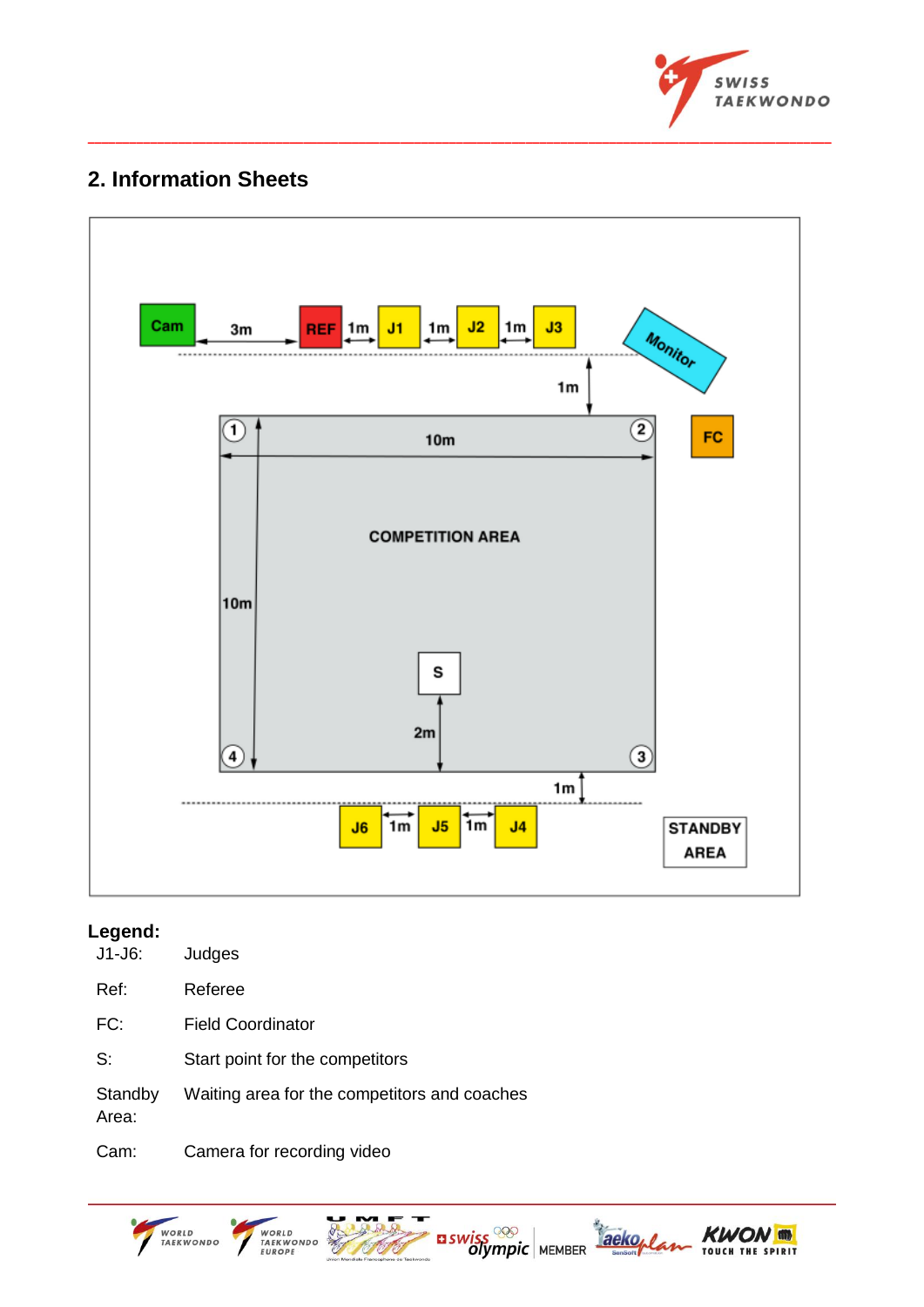

## **2. Information Sheets**

## **2.C Kihaps & Stamps (0.3 point deduction)**

| Nr. | Poomsae          | Nr. of Kihap(s) | Kihap Poom(s)                              | Stomp(s) |
|-----|------------------|-----------------|--------------------------------------------|----------|
| 1   | Taeguk il jang   |                 | Last front punch                           | х        |
| 2   | Taeguk i jang    |                 | Last front punch                           | х        |
| 3   | Taeguk sam jang  | 1               | Last front punch                           | x        |
| 4   | Taeguk sa jang   | 1               | Last front punch                           | x        |
| 5   | Taeguk o jang    | 1               | Last back fist                             | х        |
| 6   | Taeguk yuk jang  | 1               | 2.Dollyochagi                              | x        |
| 7   | Taeguk chil jang | 1               | Last side punch                            | x        |
| 8   | Taeguk pal jang  | 2               | 2. Kick & last kick                        | х        |
| 9   | Koryo            | 2               | 3. Khaljaebi & last Khaljaebi              | x        |
| 10  | Keumgang         | 2               | 1. Stomp & 3. Stomp                        | 4        |
| 11  | Taebaek          | $\overline{2}$  | Last punch (in the front) & last punch (in | x        |
|     |                  |                 | the back)                                  |          |
| 12  | Pyongwon         | 2               | 1st back strike incl. stomp (left side) &  | 2        |
|     |                  |                 | 1st back strike incl. Stomp (right side)   |          |
| 13  | Sipjin           | 3               | Side punch left & side punch right &       | 1        |
|     |                  |                 | back fist                                  |          |
| 14  | Jitae            | 2               | Hammer punch into palm & front punch       | х        |
| 15  | Cheonkwon        | 1               | Yopchagi                                   | х        |
| 16  | Hansu            | 2               | Back fist (2x)                             | 2        |
| 17  | llyo             | 2               | Wen pyonsonkeut & oreun pyonsonkeut        | х        |

**\_\_\_\_\_\_\_\_\_\_\_\_\_\_\_\_\_\_\_\_\_\_\_\_\_\_\_\_\_\_\_\_\_\_\_\_\_\_\_\_\_\_\_\_\_\_\_\_\_\_\_\_\_\_\_\_\_\_\_\_\_\_\_\_\_\_\_\_\_\_\_\_\_\_\_\_\_\_\_\_\_\_\_\_\_\_\_\_\_\_\_\_\_\_\_\_\_\_\_\_\_\_\_\_\_\_\_**

## **2.D Movements 5 / 8 Seconds**

| 5 Sekunden       |                               |                                 |  |
|------------------|-------------------------------|---------------------------------|--|
| Poomsae          | Stance                        | Poom & Action                   |  |
| Taeguk yuk jang  | Naranhi Sogi                  | Arae Hechomakki                 |  |
| Taeguk chil jang | Moa Sogi                      | Bojumeok                        |  |
| Koryo            | Naranhi Sogi                  | Tongmilgi                       |  |
| Keumgang         | Naranhi Sogi                  | Arae Hechomakki                 |  |
| Pyongwon         | Naranhi Sogi                  | Sonnal Arae Hechomakki          |  |
| Sipjin           | 1. Dwikubi->Ap Kubi,          | 1. Fist opened twisting inward- |  |
|                  |                               | > Pyonsonkkeut Opeotzirugi,     |  |
|                  | 2. Ap Kubi,                   | 2. Bawimilgi,                   |  |
|                  | 3. Juchum Sogi,               | 3. Sonnal Arae Hechomakki,      |  |
|                  | 4. Straight juchum (distance) | 4. Arae Hechomakki              |  |
|                  | Sogi                          |                                 |  |
| Chonkwon         | 1. Moa Sogi,                  | 1. Nalgaepyogi,                 |  |
|                  | 2. Dwitkubi,                  | 2. Sonnal Wesanteulmakki,       |  |

**EL SWISS 88** 

Taekopla

**KWON** TOUCH THE SPIRIT



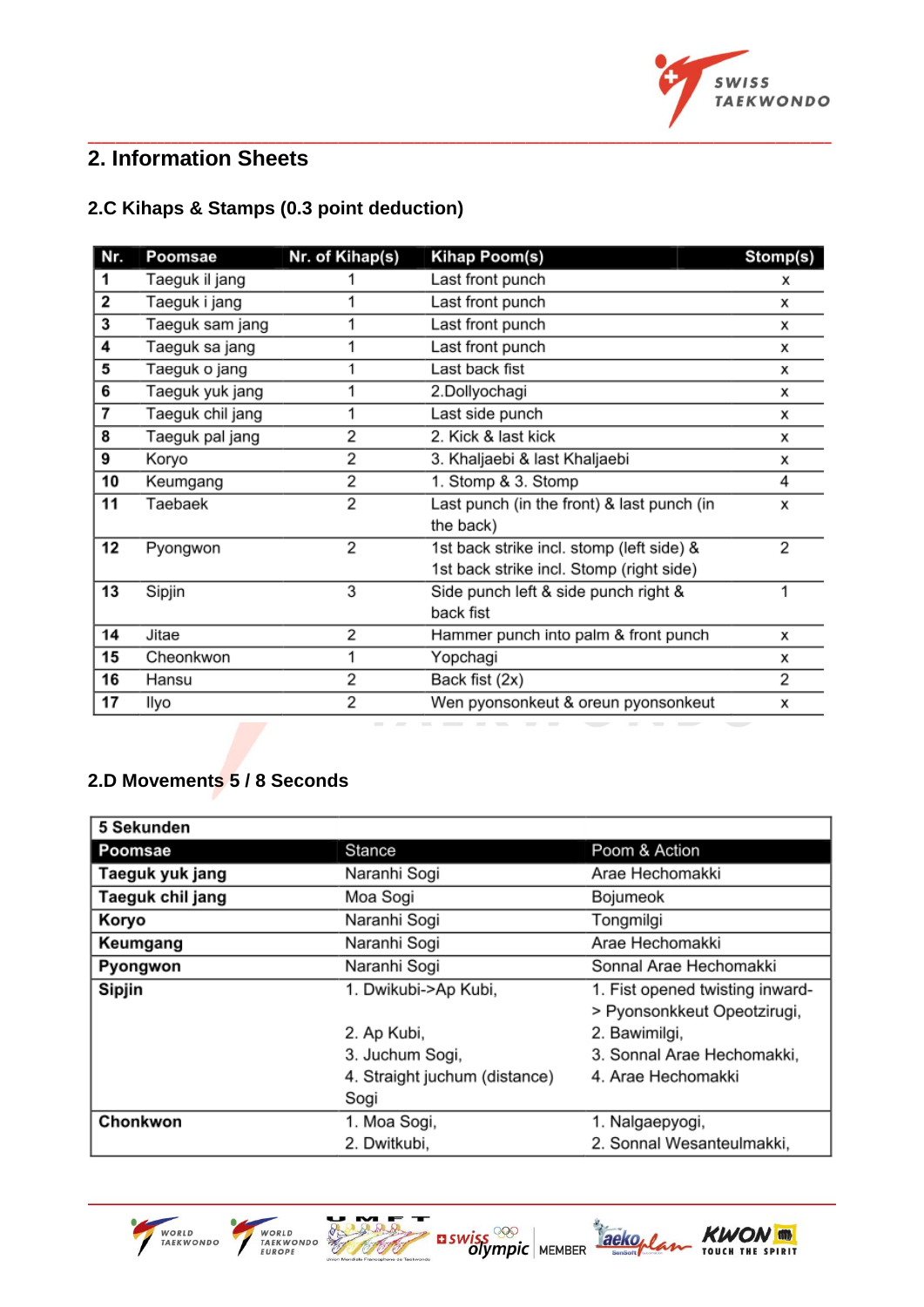

|                   | 3. Beom Sogi                                | 3. Taesanmilgi      |  |
|-------------------|---------------------------------------------|---------------------|--|
| 8 Sekunden        |                                             |                     |  |
| Stance<br>Poomsae |                                             | Poom & Action       |  |
| Taeguk pal jang   | Ap Kubi                                     | Dangkyo Teokjireugi |  |
| Koryo             | Mejumeok Araek Pyojeokchigi<br>Moa Sogi     |                     |  |
| Keumgang          | Hakdari Sogi                                | Keumgang Makki      |  |
| Jitae             | 1. Olgulmakki → Baro Jirugi,<br>1. Ap Kubi, |                     |  |
|                   | 2. Momtong Bakkatmakki,<br>2. Dwit Kubi,    |                     |  |
|                   | 3. Ap Kubi                                  | 3. Olgulmakki       |  |
| Chonkwon          | Naranhi Sogi<br>Sonnal Arae Hechomakki      |                     |  |

**\_\_\_\_\_\_\_\_\_\_\_\_\_\_\_\_\_\_\_\_\_\_\_\_\_\_\_\_\_\_\_\_\_\_\_\_\_\_\_\_\_\_\_\_\_\_\_\_\_\_\_\_\_\_\_\_\_\_\_\_\_\_\_\_\_\_\_\_\_\_\_\_\_\_\_\_\_\_\_\_\_\_\_\_\_\_\_\_\_\_\_\_\_\_\_\_\_\_\_\_\_\_\_\_\_\_\_**

## **2. Information Sheets**

## **2.E Field Coordinator Hand Signals**

| <b>Cut-Off System</b>                   |                  |           |                  |
|-----------------------------------------|------------------|-----------|------------------|
| <b>1st Poomsae</b>                      |                  |           |                  |
| <b>Command Order</b>                    | Used hand        | Command   | Meaning          |
| 1                                       | Left hand        | Chul-jeon | Enter the court  |
| 2                                       | Left hand        | Chario    | Take position    |
| 3                                       | Left hand        | Kyong-re  | Bow              |
| 4                                       | Right hand       | Chun-bi   | Get ready        |
| 5                                       | Right hand       | Si-jak    | Go               |
| 6                                       |                  | Baro      | Poomsae finished |
| 7                                       |                  | Shiyo     | Take a rest      |
| 8                                       | Left hand        | Toe-jang  | Go to coach      |
| 9                                       | Right hand       | Phio-chul | Show Score       |
| 2nd Poomsae (after 30-60 sec rest time) |                  |           |                  |
| <b>Command Order</b>                    | <b>Used Hand</b> | Command   | Meaning          |
| 11                                      | Left hand        | Chul-jeon | Enter the court  |
| 12                                      | Left hand        | Chario    | Take position    |
| 13                                      | Right hand       | Chun-bi   | Get ready        |
| 14                                      | Right hand       | Si-jak    | Go               |
| 15                                      |                  | Baro      | Poomsae finished |
| 16                                      | Left hand        | Chario    | Take position    |
| 17                                      | Left hand        | Kyong-re  | Bow              |
| 18                                      |                  | Shiyo     | Take a rest      |
| 19                                      |                  | Phio-chul | Show score       |
| 20                                      |                  | Toe-jang  | Exit the court   |